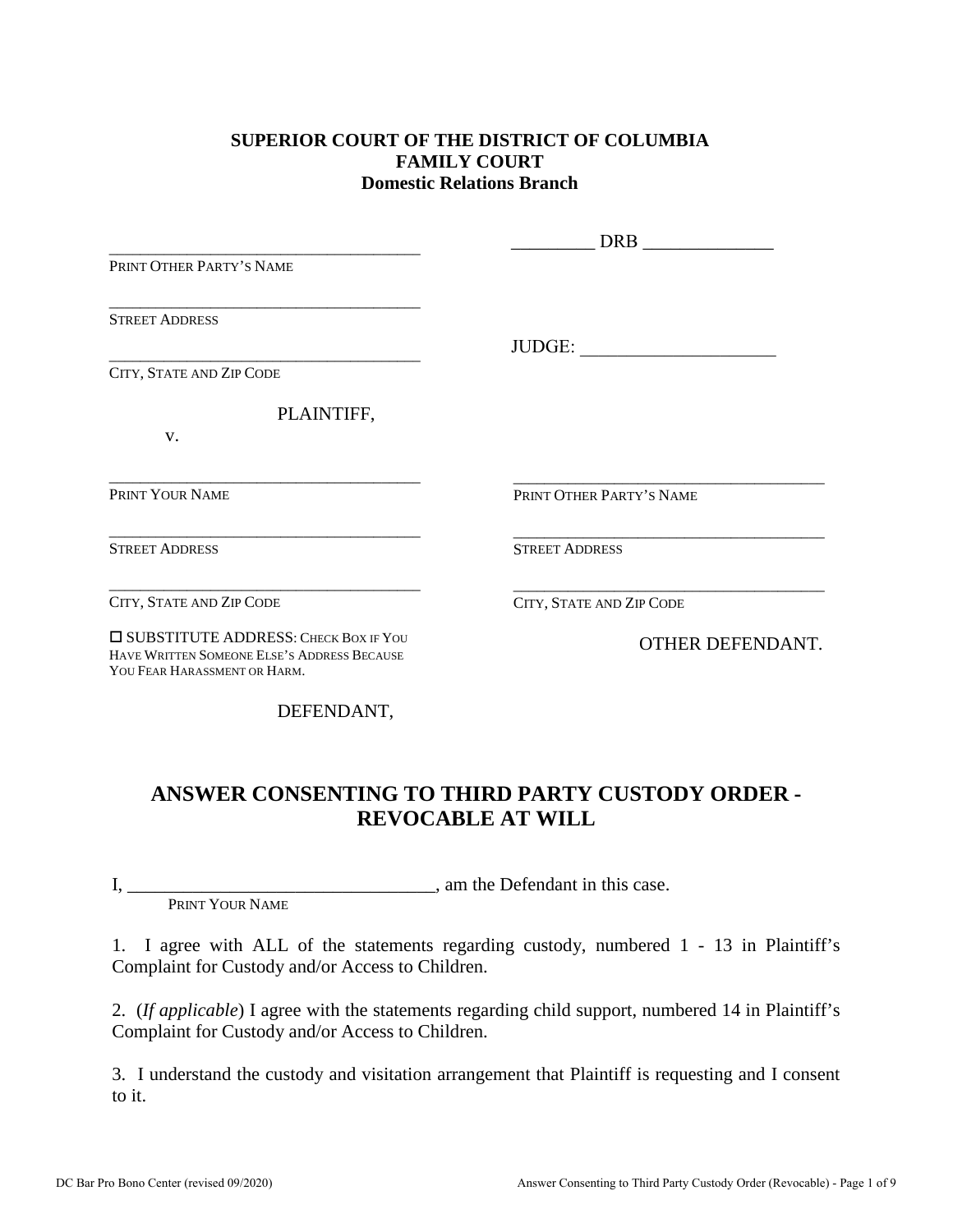- 4. I reserve the right to revoke my consent at any time.
	- If I decide that I want custody of the child [ren] in this case, I can file a revocation of consent with the Court and serve it on the other parties;
	- I understand that Plaintiff has the same right to revoke her/his consent;
	- If I or Plaintiff file a revocation of consent, the award of custody to Plaintiff will be immediately vacated and of no further effect; AND
	- I understand that if I revoke my consent, Plaintiff could ask the Court to issue a new custody order for the child[ren] at that time.
- 5. I agree to this custody arrangement voluntarily.
- 6. I also state that THERE ARE NO CONTESTED ISSUES for this Court to decide.
- 7. I do  $\Box$  / do *not*  $\Box$  know of any proceedings in the District of Columbia or in any state or territory involving the same claim or subject matter as this case. Please list s docket number for cases involving the same claim or subject matter.

| Court | <b>Case Number</b> | <b>Case Type</b> |
|-------|--------------------|------------------|
|       |                    |                  |
|       |                    |                  |
|       |                    |                  |
|       |                    |                  |
|       |                    |                  |
|       |                    |                  |

# **Request for Relief**

**I RESPECTFULLY REQUEST that** the Court grant ALL the relief requested in Plaintiff's Complaint for Custody and/or Access to Children.

### **I ALSO REQUEST that the Court award any other relief it considers fair and proper.**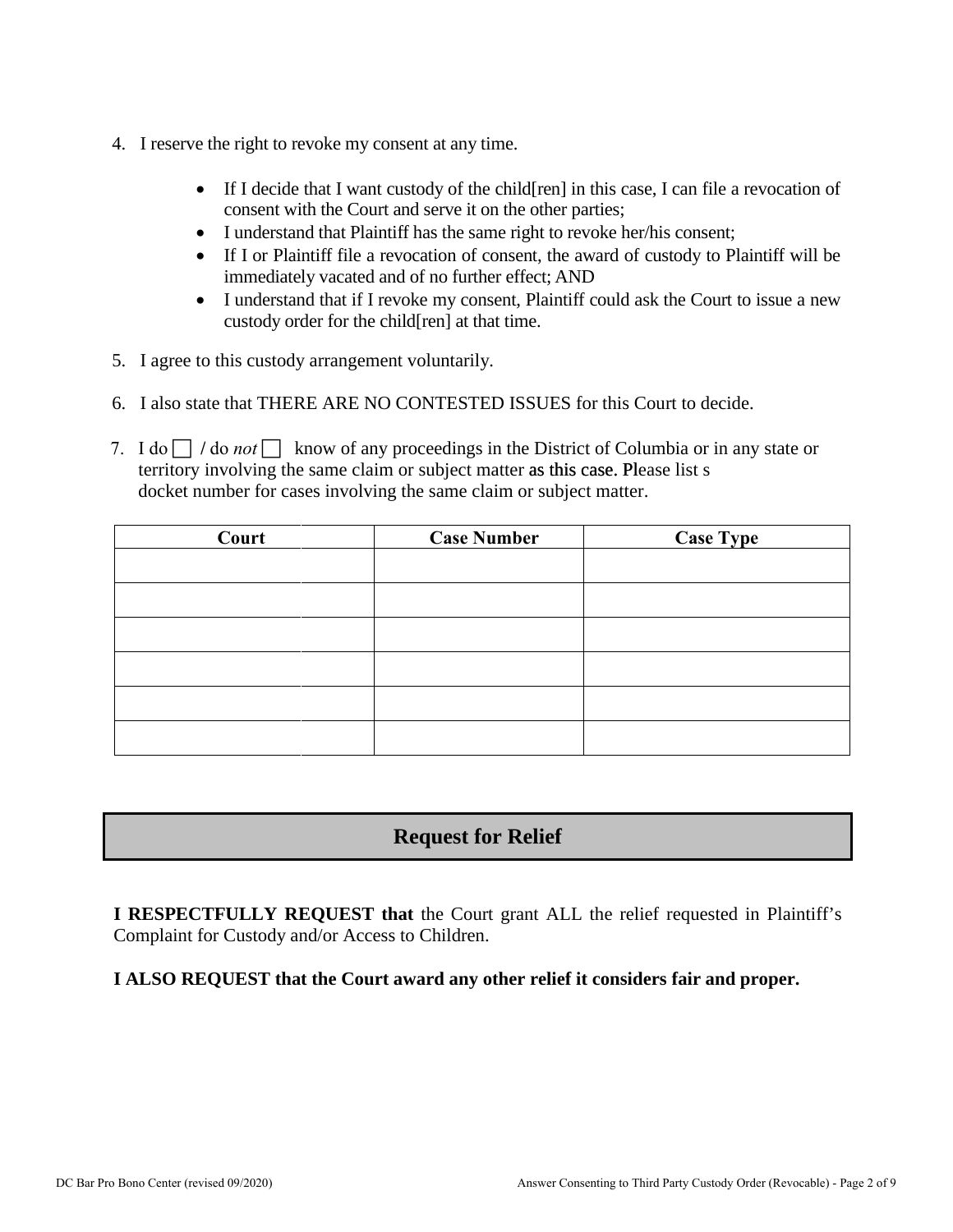I declare under penalty of perjury that the foregoing is true and correct*.* 

*If this document is to be signed outside the geographic boundaries of the United States, Puerto Rico, the United States Virgin Islands, and any territory or insular possession subject to the jurisdiction of the United States, additional requirements must be met prior to signing. See Super. Ct. Dom. Rel. R. 2(c)(1)(B).*

| SIGN YOUR NAME. Add slashes to either side /like this/ to sign electonically. | <b>DATE</b>          |
|-------------------------------------------------------------------------------|----------------------|
| PRINT YOUR NAME                                                               | <b>PHONE NUMBER</b>  |
| <b>HOME ADDRESS 1</b>                                                         | <b>EMAIL ADDRESS</b> |
| <b>HOME ADDRESS 2</b>                                                         |                      |
| SUBSTITUTE ADDRESS: CHECK BOX IF YOU<br>HAVE WRITTEN SOMEONE ELSE'S ADDRESS   |                      |

BECAUSE YOU FEAR HARASSMENT OR HARM.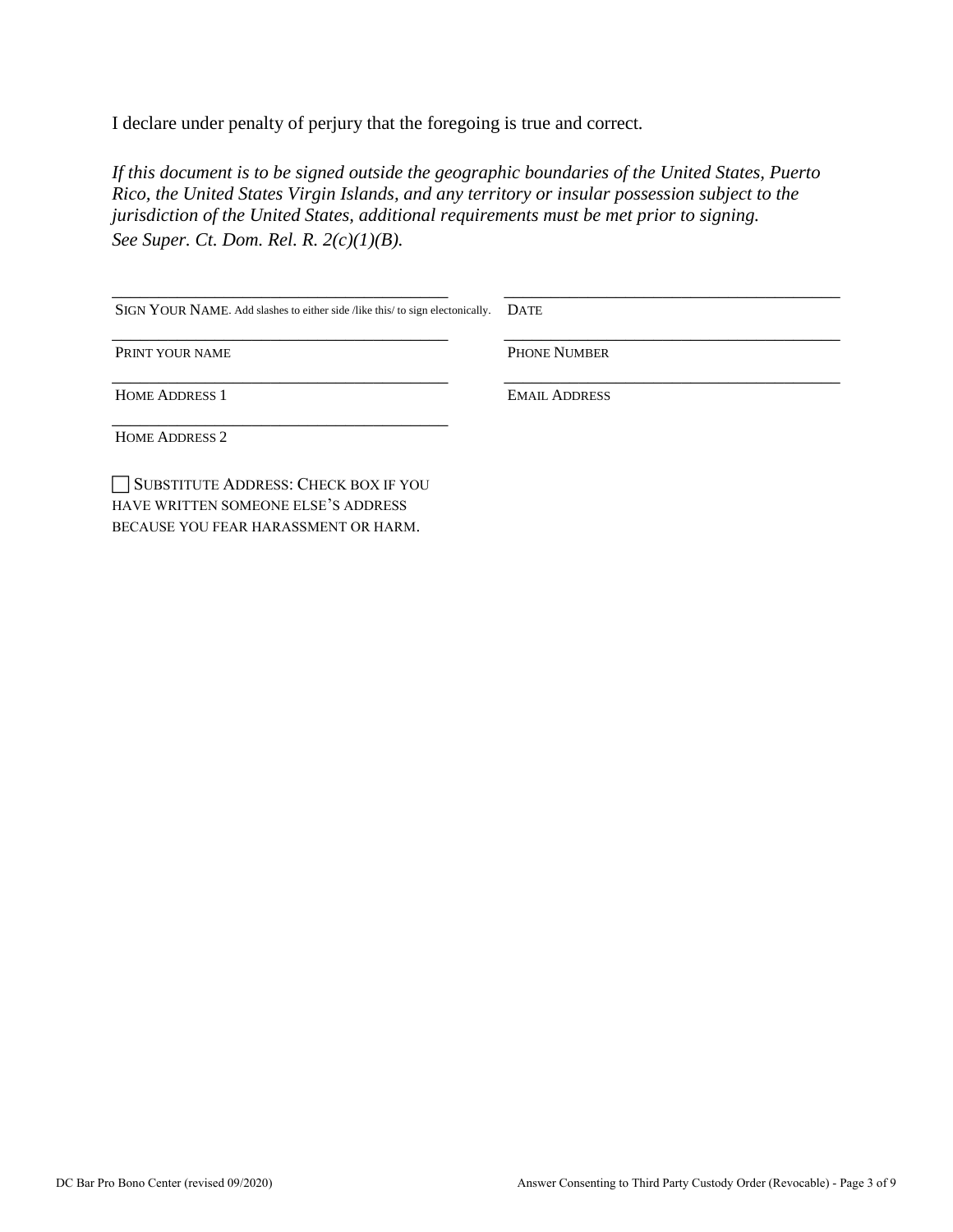### **SUPERIOR COURT OF THE DISTRICT OF COLUMBIA FAMILY COURT Domestic Relations Branch**

PRINT PLAINTIFF'S NAME

\_\_\_\_\_\_\_\_\_\_ DRB \_\_\_\_\_\_\_\_\_\_

PLAINTIFF,

\_\_\_\_\_\_\_\_\_\_\_\_\_\_\_\_\_\_\_\_\_\_\_\_\_\_\_\_\_\_\_\_\_\_\_\_

\_\_\_\_\_\_\_\_\_\_\_\_\_\_\_\_\_\_\_\_\_\_\_\_\_\_\_\_\_\_\_\_\_\_\_\_

JUDGE: \_\_\_\_\_\_\_\_\_\_\_\_\_\_\_\_\_\_

v.

PRINT DEFENDANT'S NAME

DEFENDANT.

## **RULE 5 PROOF OF SERVICE FORM**

**IF YOU HAVE ALREADY SERVED THE OTHER PARTY WITH A COPY OF YOUR PAPERS**, YOU CAN FILL OUT AND FILE THIS **PROOF OF SERVICE FORM** AT THE SAME TIME THAT YOU FILE YOUR PAPERS.

**IF YOU HAVE NOT ALREADY SERVED THE OTHER PARTY WITH A COPY OF YOUR PAPERS**, YOU MUST FILL OUT AND FILE THIS **PROOF OF SERVICE FORM** AFTER YOU SERVE THE OTHER PARTY.

**IF THE OTHER PARTY HAS A LAWYER IN THIS CASE, YOU MUST SERVE A COPY OF THE PAPERS TO THE LAWYER. IF THE OTHER PARTY DOES NOT HAVE A LAWYER, A COPY OF THE PAPERS SHOULD BE SERVED DIRECTLY TO THE OTHER PARTY.** 

| 1. I certify that on                                                                                      |                                      | $\blacksquare$ $\blacksquare$ I served copies of $\blacksquare$ | $\mathbf{to}$ :     |
|-----------------------------------------------------------------------------------------------------------|--------------------------------------|-----------------------------------------------------------------|---------------------|
| <b>DATE OF SERVICE</b>                                                                                    |                                      |                                                                 |                     |
|                                                                                                           |                                      | $NAME(S)$ OF PLEADING(S)                                        |                     |
| The other party, $\frac{1}{\sqrt{1-\frac{1}{2}}}\left\lfloor \frac{1}{2}\right\rfloor$                    | $\mathbf{or}$<br>NAME OF OTHER PARTY |                                                                 |                     |
| The other party's attorney, _______________________________, who represents ____________________________. | NAME OF ATTORNEY                     |                                                                 | NAME OF OTHER PARTY |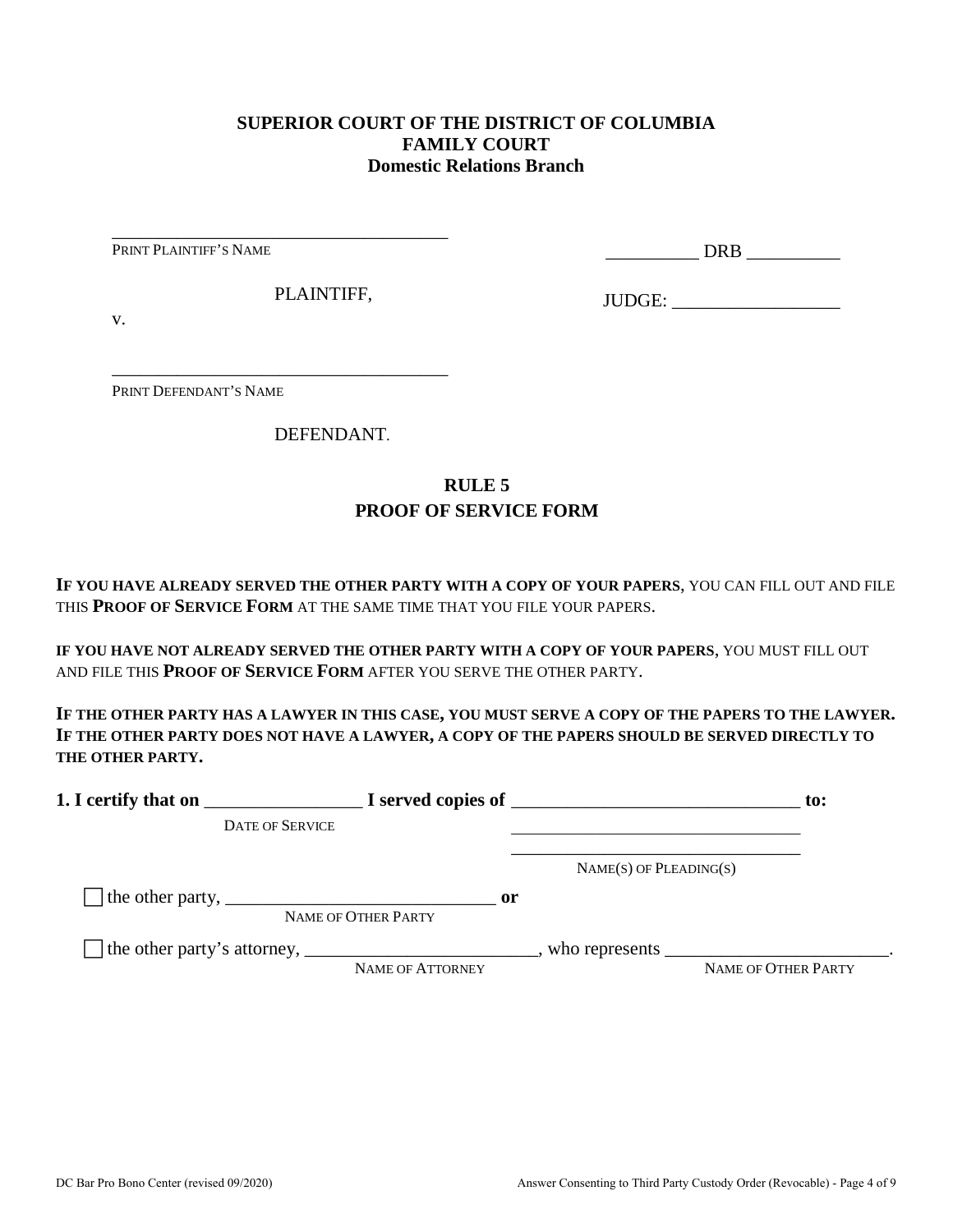#### **2. I delivered copies of the papers by:** [CHECK ONE]

**handing them to the other party**.

 **sending them to the other party by first class mail** to the other party's last known address: \_\_\_\_\_\_\_\_\_\_\_\_\_\_\_\_\_\_\_\_\_\_\_\_\_\_\_\_\_\_\_\_\_\_\_\_\_\_\_\_\_\_\_\_\_\_\_\_\_\_\_\_\_\_\_\_\_\_\_\_\_\_\_\_\_\_\_.

ADDRESS WHERE THE PAPERS WERE SENT **leaving them with a person of suitable age and discretion** who lived with the other party at: \_\_\_\_\_\_\_\_\_\_\_\_\_\_\_\_\_\_\_\_\_\_\_\_\_\_\_\_\_\_\_\_\_\_\_\_\_\_\_\_\_\_\_\_\_\_\_\_\_\_\_\_\_\_\_\_\_\_\_\_\_\_\_\_\_\_\_. ADDRESS OR DESCRIPTION OF PLACE WHERE PAPERS WERE SERVED This place is the other party's  $\Box$  TEMPORARY RESIDENCE. PERMANENT RESIDENCE. OTHER: \_\_\_\_\_\_\_\_\_\_\_\_\_\_\_\_\_\_\_\_\_\_\_\_\_\_\_\_\_\_\_\_\_. SPECIFY OTHER TYPE OF RESIDENCE I state the following about the person I gave the papers to (PROVIDE AS MANY DETAILS AS POSSIBLE): Their name: Their approximate age: \_\_\_\_\_\_\_\_\_\_\_\_\_\_\_\_. Their relationship to the other party is: Spouse/partner Family member (specify): \_\_\_\_\_\_\_\_\_\_\_\_\_\_\_\_\_\_\_\_\_  $\Box$  Roommate  $\Box$  Other: **leaving them at the other party's attorney's office** with the attorney, a clerk or other person in charge: \_\_\_\_\_\_\_\_\_\_\_\_\_\_\_\_\_\_\_\_\_\_\_\_\_\_\_\_\_\_\_\_\_\_\_\_\_\_\_\_\_\_\_\_\_\_\_\_\_\_\_\_\_\_\_\_\_\_\_\_\_\_\_\_ PRINT NAME OF PERSON SERVED WITH PAPERS \_\_\_\_\_\_\_\_\_\_\_\_\_\_\_\_\_\_\_\_\_ TITLE OF PERSON SERVED \_\_\_\_\_\_\_\_\_\_\_\_\_\_\_\_\_\_\_\_\_\_\_\_\_\_\_\_\_\_\_\_\_\_\_\_\_\_\_\_\_\_\_\_\_\_\_\_\_\_\_\_\_\_\_\_\_\_\_\_\_\_\_\_ STREET ADDRESS CITY, STATE AND ZIP CODE **sending them electronically** through CaseFileXpress or some other electronic way agreed to by the other party in writing: \_\_\_\_\_\_\_\_\_\_\_\_\_\_\_\_\_\_\_\_\_\_\_\_\_\_\_\_\_\_\_\_\_\_\_\_\_\_\_\_\_\_\_\_\_\_\_\_\_\_\_\_\_\_\_\_\_\_\_\_\_\_\_\_ EMAIL ADDRESS OF OTHER PARTY (IF USED) \_\_\_\_\_\_\_\_\_\_\_\_\_\_\_\_\_\_\_\_\_\_\_\_\_\_\_\_\_\_\_\_\_\_\_\_\_\_\_\_\_\_\_\_\_\_\_\_\_\_\_\_\_\_\_\_\_\_\_\_\_\_\_\_ ELECTRONIC MEANS USED (FOR EXAMPLE: EMAIL, CASEFILEXPRESS) **some other way** agreed to by the other party in writing:

\_\_\_\_\_\_\_\_\_\_\_\_\_\_\_\_\_\_\_\_\_\_\_\_\_\_\_\_\_\_\_\_\_\_\_\_\_\_\_\_\_\_\_\_\_\_\_\_\_\_\_\_\_\_\_\_\_\_\_\_\_\_\_\_\_\_\_\_\_ SPECIFY HOW SERVICE WAS COMPLETED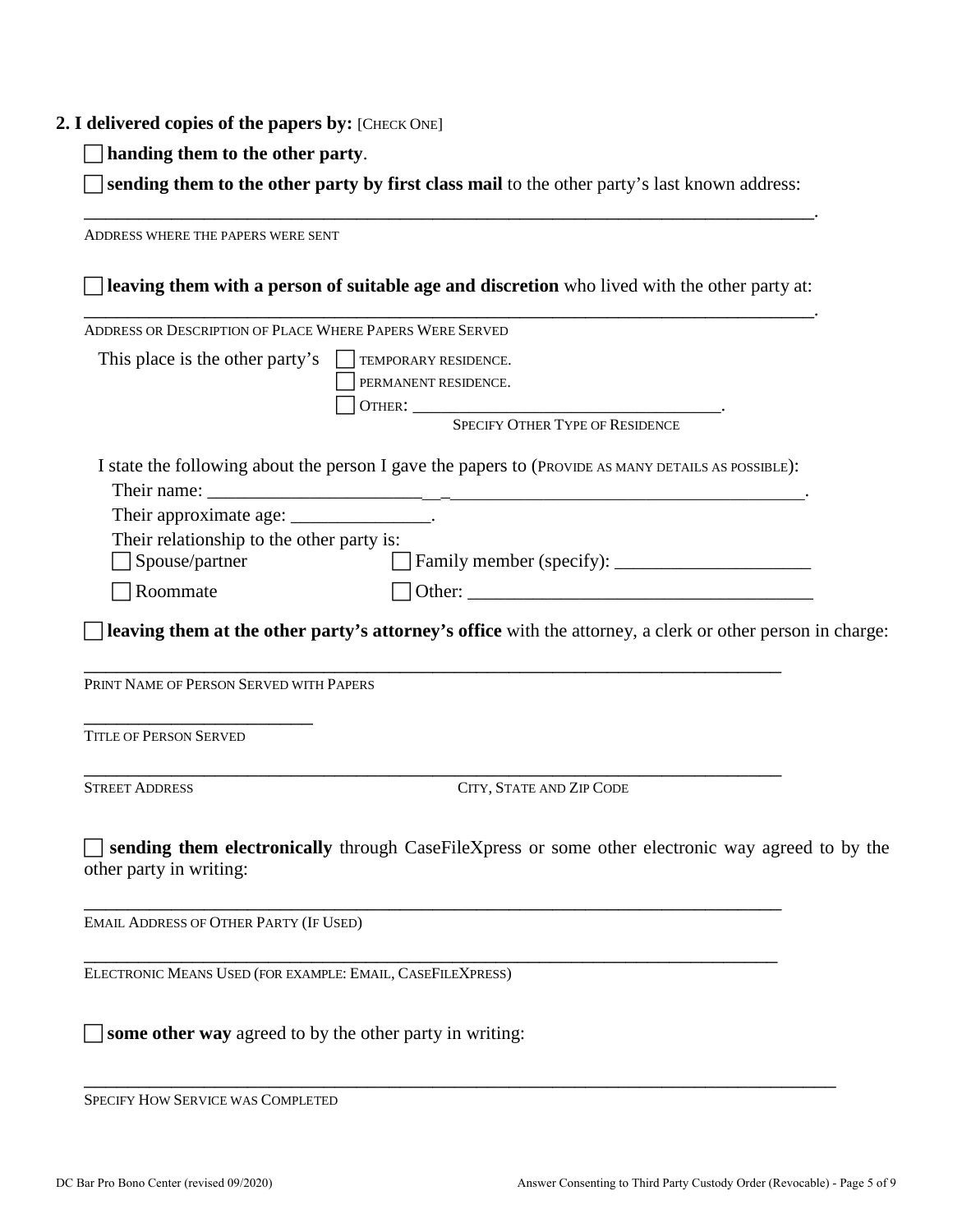I declare under penalty of perjury that the foregoing is true and correct*.* 

*If this document is to be signed outside the geographic boundaries of the United States, Puerto Rico, the United States Virgin Islands, and any territory or insular possession subject to the jurisdiction of the United States, additional requirements must be met prior to signing. See Super. Ct. Dom. Rel. R. 2(c)(1)(B).*

| SIGN YOUR NAME. Add slashes to either side /like this/ to sign electonically. | <b>DATE</b>          |
|-------------------------------------------------------------------------------|----------------------|
| PRINT YOUR NAME                                                               | <b>PHONE NUMBER</b>  |
| <b>HOME ADDRESS 1</b>                                                         | <b>EMAIL ADDRESS</b> |
| <b>HOME ADDRESS 2</b>                                                         |                      |
| SUBSTITUTE ADDRESS: CHECK BOX IF YOU                                          |                      |

HAVE WRITTEN SOMEONE ELSE'S ADDRESS BECAUSE YOU FEAR HARASSMENT OR HARM.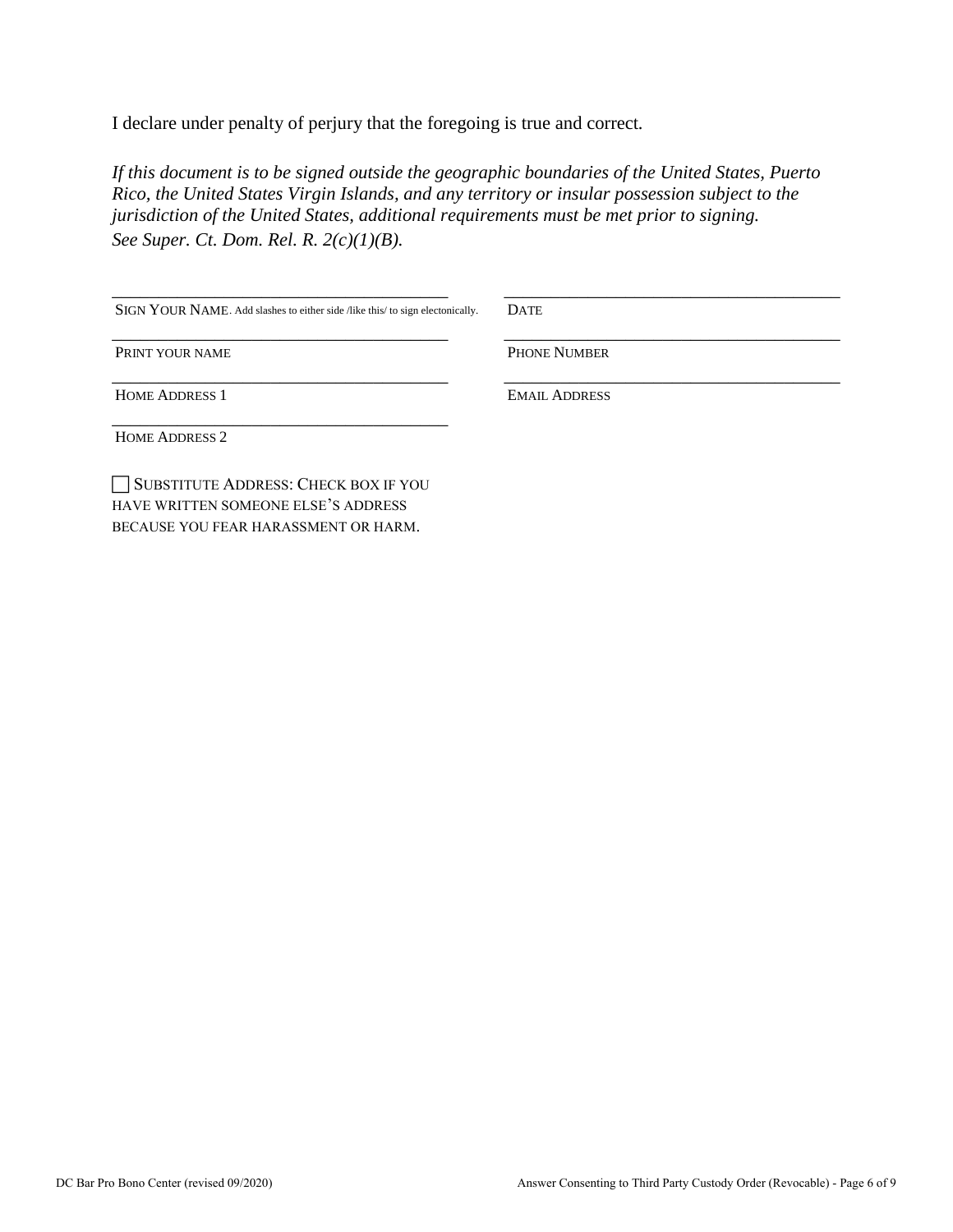### **SUPERIOR COURT OF THE DISTRICT OF COLUMBIA FAMILY COURT Domestic Relations Branch**

PRINT PLAINTIFF'S NAME

\_\_\_\_\_\_\_\_\_\_ DRB \_\_\_\_\_\_\_\_\_\_

PLAINTIFF,

\_\_\_\_\_\_\_\_\_\_\_\_\_\_\_\_\_\_\_\_\_\_\_\_\_\_\_\_\_\_\_\_\_\_\_\_

\_\_\_\_\_\_\_\_\_\_\_\_\_\_\_\_\_\_\_\_\_\_\_\_\_\_\_\_\_\_\_\_\_\_\_\_

JUDGE: \_\_\_\_\_\_\_\_\_\_\_\_\_\_\_\_\_\_

v.

PRINT DEFENDANT'S NAME

DEFENDANT.

## **RULE 5 PROOF OF SERVICE FORM**

**IF YOU HAVE ALREADY SERVED THE OTHER PARTY WITH A COPY OF YOUR PAPERS**, YOU CAN FILL OUT AND FILE THIS **PROOF OF SERVICE FORM** AT THE SAME TIME THAT YOU FILE YOUR PAPERS.

**IF YOU HAVE NOT ALREADY SERVED THE OTHER PARTY WITH A COPY OF YOUR PAPERS**, YOU MUST FILL OUT AND FILE THIS **PROOF OF SERVICE FORM** AFTER YOU SERVE THE OTHER PARTY.

**IF THE OTHER PARTY HAS A LAWYER IN THIS CASE, YOU MUST SERVE A COPY OF THE PAPERS TO THE LAWYER. IF THE OTHER PARTY DOES NOT HAVE A LAWYER, A COPY OF THE PAPERS SHOULD BE SERVED DIRECTLY TO THE OTHER PARTY.** 

| 1. I certify that on                                                                                      |                                      | $\blacksquare$ $\blacksquare$ I served copies of $\blacksquare$ | $\mathbf{to}$ :     |
|-----------------------------------------------------------------------------------------------------------|--------------------------------------|-----------------------------------------------------------------|---------------------|
| <b>DATE OF SERVICE</b>                                                                                    |                                      |                                                                 |                     |
|                                                                                                           |                                      | $NAME(S)$ OF PLEADING(S)                                        |                     |
| The other party, $\frac{1}{\sqrt{1-\frac{1}{2}}}\left\lfloor \frac{1}{2}\right\rfloor$                    | $\mathbf{or}$<br>NAME OF OTHER PARTY |                                                                 |                     |
| The other party's attorney, _______________________________, who represents ____________________________. | NAME OF ATTORNEY                     |                                                                 | NAME OF OTHER PARTY |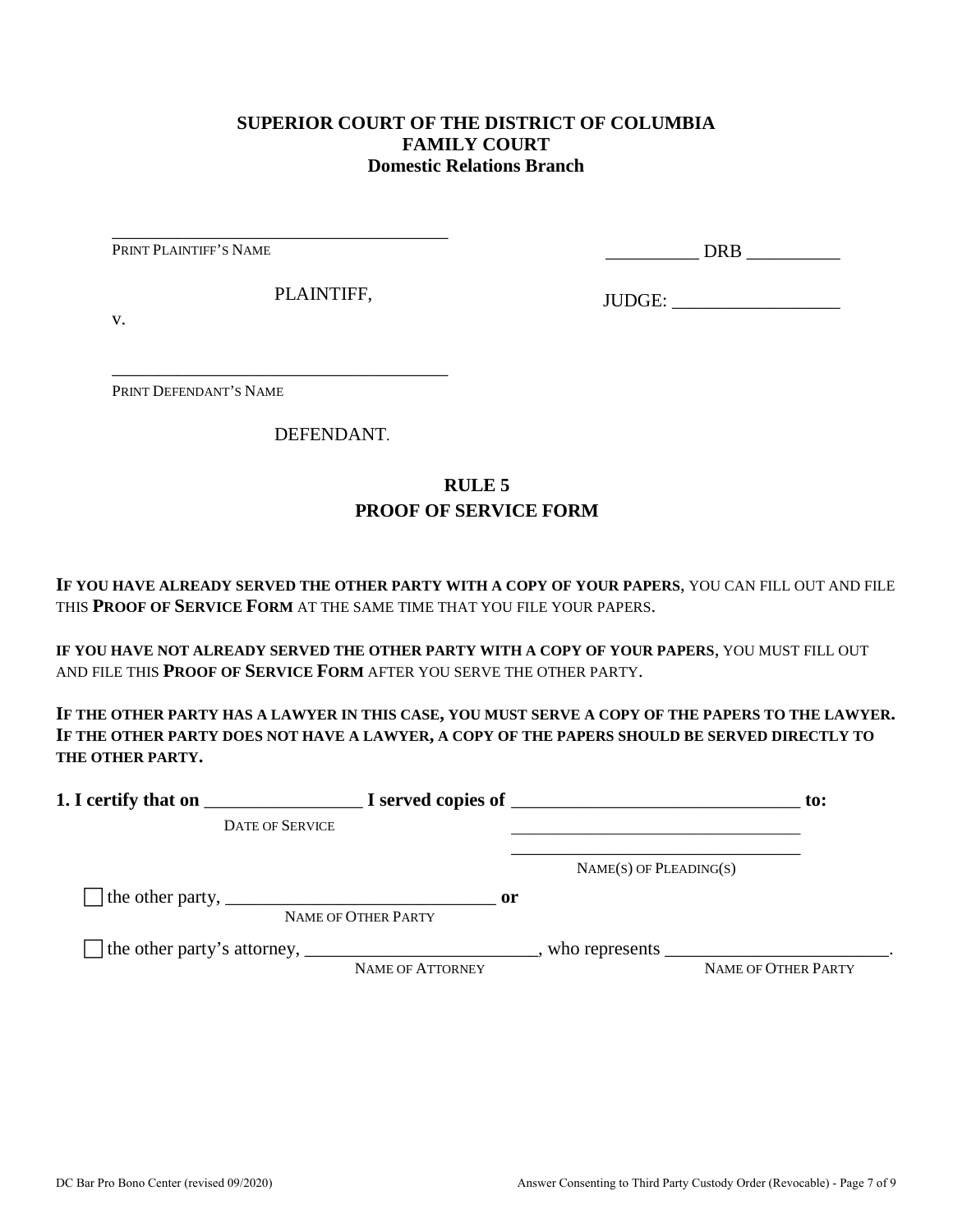#### **2. I delivered copies of the papers by:** [CHECK ONE]

**handing them to the other party**.

 **sending them to the other party by first class mail** to the other party's last known address: \_\_\_\_\_\_\_\_\_\_\_\_\_\_\_\_\_\_\_\_\_\_\_\_\_\_\_\_\_\_\_\_\_\_\_\_\_\_\_\_\_\_\_\_\_\_\_\_\_\_\_\_\_\_\_\_\_\_\_\_\_\_\_\_\_\_\_.

ADDRESS WHERE THE PAPERS WERE SENT **leaving them with a person of suitable age and discretion** who lived with the other party at: \_\_\_\_\_\_\_\_\_\_\_\_\_\_\_\_\_\_\_\_\_\_\_\_\_\_\_\_\_\_\_\_\_\_\_\_\_\_\_\_\_\_\_\_\_\_\_\_\_\_\_\_\_\_\_\_\_\_\_\_\_\_\_\_\_\_\_. ADDRESS OR DESCRIPTION OF PLACE WHERE PAPERS WERE SERVED This place is the other party's  $\Box$  TEMPORARY RESIDENCE. PERMANENT RESIDENCE. OTHER: \_\_\_\_\_\_\_\_\_\_\_\_\_\_\_\_\_\_\_\_\_\_\_\_\_\_\_\_\_\_\_\_\_. SPECIFY OTHER TYPE OF RESIDENCE I state the following about the person I gave the papers to (PROVIDE AS MANY DETAILS AS POSSIBLE): Their name: Their approximate age: \_\_\_\_\_\_\_\_\_\_\_\_\_\_\_\_. Their relationship to the other party is: Spouse/partner Family member (specify): \_\_\_\_\_\_\_\_\_\_\_\_\_\_\_\_\_\_\_\_\_  $\Box$  Roommate  $\Box$  Other: **leaving them at the other party's attorney's office** with the attorney, a clerk or other person in charge: \_\_\_\_\_\_\_\_\_\_\_\_\_\_\_\_\_\_\_\_\_\_\_\_\_\_\_\_\_\_\_\_\_\_\_\_\_\_\_\_\_\_\_\_\_\_\_\_\_\_\_\_\_\_\_\_\_\_\_\_\_\_\_\_ PRINT NAME OF PERSON SERVED WITH PAPERS \_\_\_\_\_\_\_\_\_\_\_\_\_\_\_\_\_\_\_\_\_ TITLE OF PERSON SERVED \_\_\_\_\_\_\_\_\_\_\_\_\_\_\_\_\_\_\_\_\_\_\_\_\_\_\_\_\_\_\_\_\_\_\_\_\_\_\_\_\_\_\_\_\_\_\_\_\_\_\_\_\_\_\_\_\_\_\_\_\_\_\_\_ STREET ADDRESS CITY, STATE AND ZIP CODE **sending them electronically** through CaseFileXpress or some other electronic way agreed to by the other party in writing: \_\_\_\_\_\_\_\_\_\_\_\_\_\_\_\_\_\_\_\_\_\_\_\_\_\_\_\_\_\_\_\_\_\_\_\_\_\_\_\_\_\_\_\_\_\_\_\_\_\_\_\_\_\_\_\_\_\_\_\_\_\_\_\_ EMAIL ADDRESS OF OTHER PARTY (IF USED) \_\_\_\_\_\_\_\_\_\_\_\_\_\_\_\_\_\_\_\_\_\_\_\_\_\_\_\_\_\_\_\_\_\_\_\_\_\_\_\_\_\_\_\_\_\_\_\_\_\_\_\_\_\_\_\_\_\_\_\_\_\_\_\_ ELECTRONIC MEANS USED (FOR EXAMPLE: EMAIL, CASEFILEXPRESS) **some other way** agreed to by the other party in writing:

\_\_\_\_\_\_\_\_\_\_\_\_\_\_\_\_\_\_\_\_\_\_\_\_\_\_\_\_\_\_\_\_\_\_\_\_\_\_\_\_\_\_\_\_\_\_\_\_\_\_\_\_\_\_\_\_\_\_\_\_\_\_\_\_\_\_\_\_\_

SPECIFY HOW SERVICE WAS COMPLETED